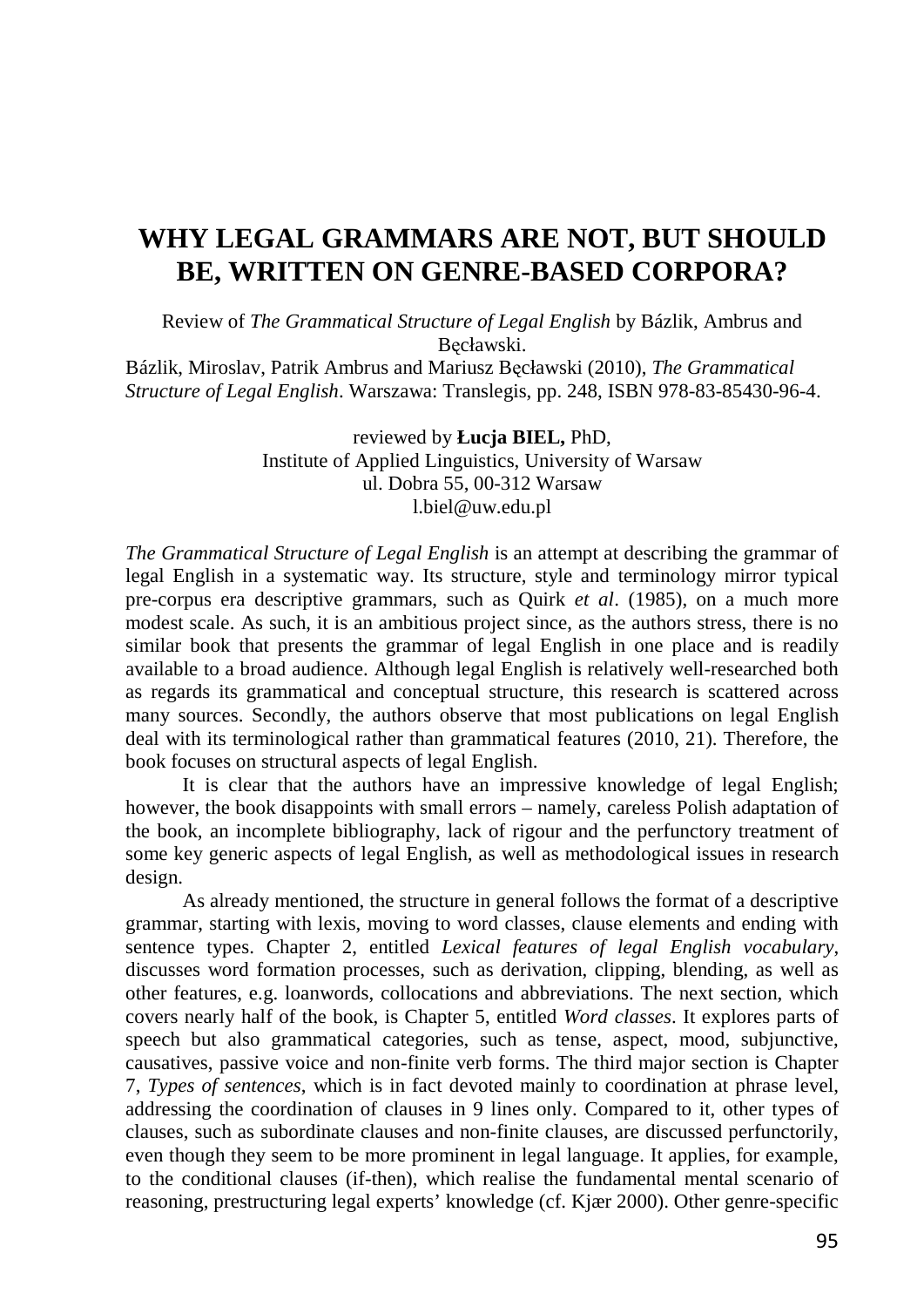features of legal language which require a more exhaustive treatment include nominalisations (6 lines only) (cf. Garner 1995 or Gotti 2005), deontic modals (e.g. the distinction between the deontic and performative *shall*, cf. Garzone 2001) and structural aspects of multi-word terms. Despite the authors' focus on grammatical features rather than terminology, a grammar of legal English may not be complete without discussing multi-word terms, which comprise a substantial portion of legal language and are a source of difficulty and ambiguity in translation, mainly due to the preference of English for synthetic compact constructions which require explicitation in languages that prefer analytical structures (e.g. Polish). The authors occasionally discuss some aspects of terms, e.g. alliteration (hardly ever a translation problem) or etymology, but do not deal with their structural and textual aspects, which is a curious omission.

The book is advertised by the publisher on its website as a basic textbook for legal translators, lawyers and novice sworn translators that is "an introduction into the grammatical structure of the English language of the law with systematic description of linguistic and translation phenomena". The authors themselves describe their book as "designed to help linguists involved in translating legal text and lawyers who want to learn and read and interpret English legal texts" (2010, 13). Does the book live up to these promises? In my opinion the book is best suited for novice translators who are not familiar with legal texts. In general, the book describes typical structures and is lavishly illustrated with examples. It contains subsections which may help novice translators deal with the notoriously convoluted syntax of legal English. These subsections include split infinitives and a structural analysis of a complex sentence (2010, 133-135), although the authors could have accounted for dangling complements, such as *an auditor for the time being of the company*, as well. The discussion of structural aspects is occasionally (rather than systematically) supplemented with basic translation advice; for example, how to deal with 'coordinated structures' (2010, 157), which are better known in the literature as litanies of synonyms or doublets/triplets. While the authors tend to enlist typical structural combinations with examples, experienced readers would appreciate a more in-depth discussion of both translation problems and functional aspects of constructions, that is, how they affect the meaning, what the rationale is behind their use (e.g. the passive voice), and how the constructions and their frequency differ across legal genres and varieties of legal English.

Another shortcoming is lack of clarity and rigour in how the book is organised into sections and subsections. For example, despite there being separate chapters on grammar and syntax, types of sentences are discussed in another chapter together with phrases ('coordination') while some grammatical aspects (tense, passive voice) are discussed under word classes. An appendix contains a short section entitled 'Long sentences', which clearly belongs to one of the earlier chapters. Similarly, despite a separate chapter on morphology, affixes (subsection 'Nouns ending in *–er/-or* and – *ee*') and derivation are discussed under lexical features. It should also be noted that the book is written in a rather hermetic language packed with linguistic terminology, such as exophoric/cataphoric reference, adjuncts/subjuncts, and substantivized, which may be an obstacle to some readers (do lawyers really need to know it to be able to interpret legal texts?).

In respect of the bibliography, a project aiming at describing the grammar of legal English should acknowledge and review major sources and provide references for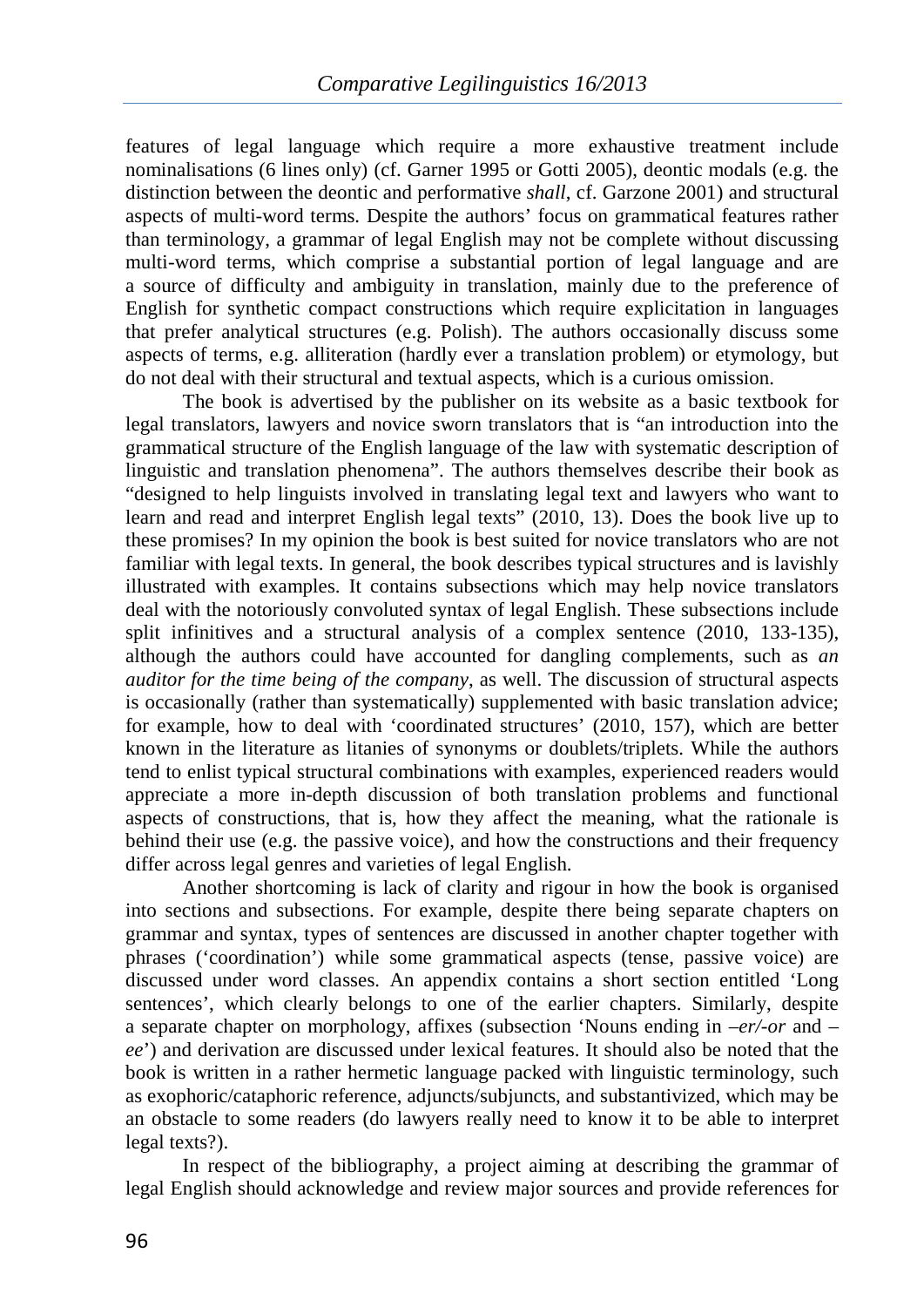further reading. Yet this is not the case: the bibliography relies heavily on Czech, Slovak and Polish authors and fails to mention seminal English-language sources, such as Crystal and Davy (1969), Hiltunen (1990), Garner (1995), Alcaraz and Hughes (2002), Mattila (2006), to mention a few.

The book ends with a handful of exercises, some of which are accompanied with a key and therefore are well-suited for self-study. The exercises are mainly terminological/lexical (provide a synonym, antonym, collocation; add a negative prefix), intertwined with quite a few theoretically-oriented tasks typical of academic textbooks (identify determiners and comment on their use, comment on the peculiarities of word order, point out some characteristic features of legal English). There are also rather unusual translation exercises, where readers are asked to translate Polish sentences into English; however, the Polish sentences seem to be a back translation – not always correct and painfully literal – of the English sentences provided in the key. The pedagogical rationale behind using back translation in this case is unclear to me. The back-translated sentences are stylistically unnatural and terminologically flawed; and as such, they pose a danger that novice translators, for whom this book seems to be best suited, may mistake them for correct legal Polish. For example, the reader is asked to translate:

> • Wszyscy więźniowie mogą zostać zwolnieni za kaucją jeśli nie popełnili przestępstwa zagrożonego karą śmierci, gdy jest na to dowód pewny.

and may consult the key to find:

• All prisoners shall be bailable unless for capital offences when the proof is evident.

The main problem with the Polish sentence is that it would be considered an unacceptable legal translation as it uses non-legal variants of terms, e.g. *zwolnienie za kaucją* should be *zwolnienie za poręczeniem majątkowym* (although *bail* has a slightly different meaning in English criminal law)*, więźniowie* should be *aresztowani, osadzeni* (and a singular form would be more natural in Polish); *gdy jest na to dowód pewny* versus *zebrane dowody wskazują na duże prawdopodobieństwo, że oskarżony popełnił przestępstwo* (which is a quote from the Polish Code of Criminal Procedure, Article 249 (1), and can be adopted as needed). This sentence also contains a punctuation error, i.e. a missing obligatory comma before *jeśli*, which is perhaps a minor error (although repeated), but is representative of a lack of attention to detail in the Polish adaptation of the book. Non-legal variants may also be identified in *Ta umowa została sporządzona w 5 kopiach* instead of *Umowa została sporządzona w 5 egzemplarzach* (as in a similar back translation exercise on page 237) and *zmieniona przez umowę na piśmie*, which should read *zmieniona pisemnym aneksem.* Another mistranslated example is *Nie można nikogo zmuszać do świadczenia przeciwko samemu sobie* (key: *No one shall be compelled to give evidence against himself*), where after a moment's thought one may associate 'świadczenie', untypical in this context, with what is known in Polish criminal law as *prawo do odmowy złożenia zeznań* or more specifically *prawo do uchylenia się od odpowiedzi na pytanie, jeżeli narażałaby ona na odpowiedzialność za przestępstwo*.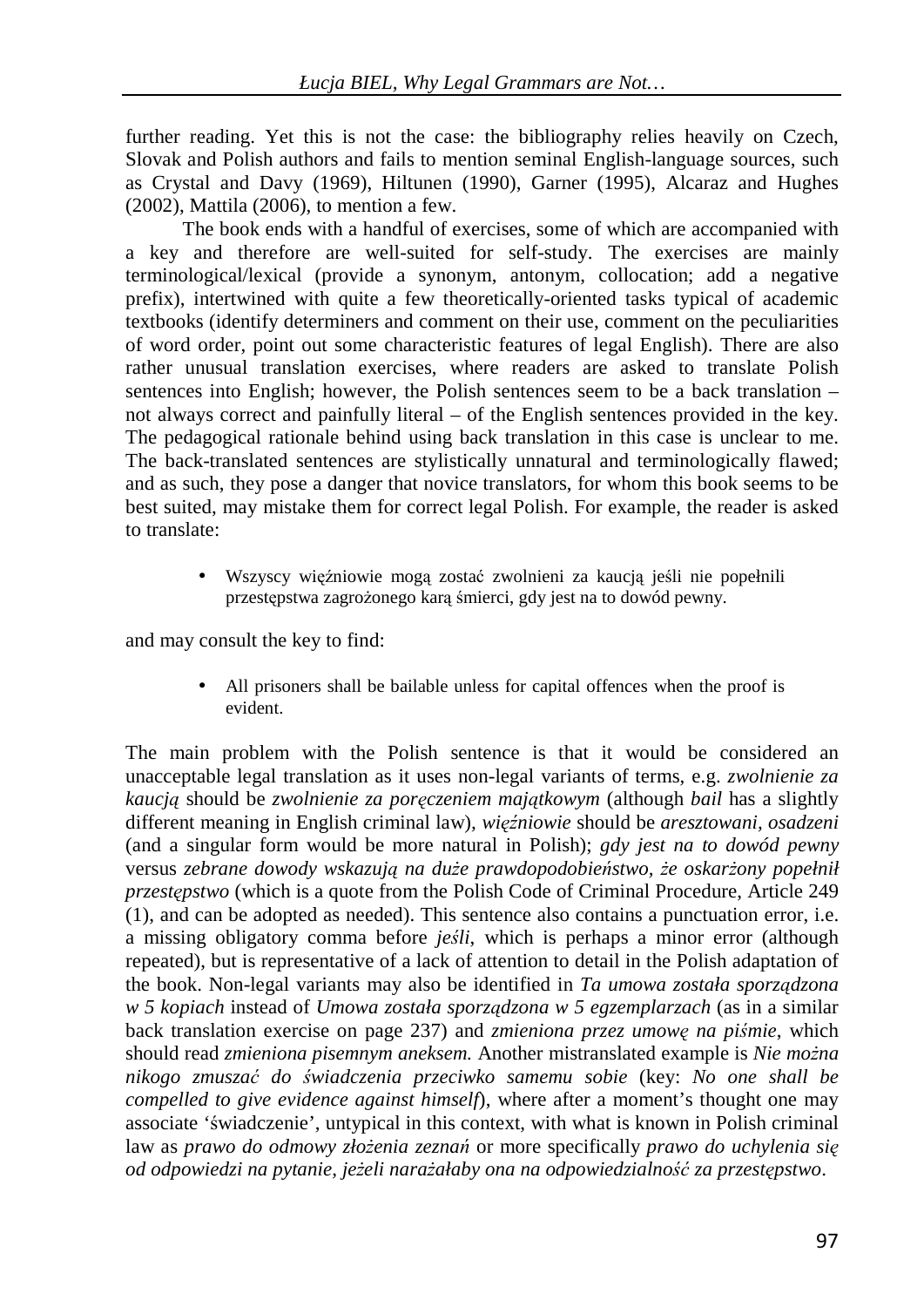Apart from the back translations, terminological errors may be found throughout the book where English examples are occasionally (without a clear pattern) accompanied by Polish translation. Below are a few fairly basic errors found in the book:

- *personal property* translated as *własność osobista* instead of *majątek ruchomy* (UK English);
- *claimant* translated as *roszczący sobie prawo* although it is a standard UK term for *powód*;
- *appellant* translated as *odwołujący się* instead of *skarżący*;
- *suspended sentence* translated colloquially as *wyrok z zawieszeniem* instead of the legal term *warunkowe zawieszenie wykonania kary*.

Another type of error connected with the Polish adaptation concerns editing units in EU legal instruments, which are partly inconsistent with those required in the guidelines for EU translators. I refer in particular to *indent,* which in legal Polish is not *myślnik* but *tiret*. This error is likely to have been caused by relying on the old version of the EU style guide, *Wskazówki dla tłumaczy aktów prawnych Wspólnot Europejskich UKIE 2001* (as listed in the bibliography) instead of the latest version of *Vademecum tłumacza*, the authority for EU translators, published by the Directorate General for Translation in 2012.

However, my major reservation concerns methodological aspects of corpus design. The authors emphasise that they make use of "various materials, with a special focus on criminal law" (2000, 13). Although the publisher promises that the book is "illustrated with examples from different English-language jurisdictions", the authors themselves admit that most of the material comes from American sources, to reveal next that wherever possible they provide examples from a single legal instrument, *The Texas Code of Criminal Procedure*, which functions as a corpus for statistical calculations (2010, 13). A corpus comprising one text is methodologically flawed as regards its representativeness, balance and comparability, which are critical criteria of corpus design and reliable statistics. The Texas Code is not representative of legal English either in terms of jurisdiction (a single state statute cannot be a good representative even of US legal English) or in terms of genres (the language of legislation, a constitutive genre, is unique and differs significantly from the language of lower ranking genres, such as contracts or pleadings). It is a well-known claim in corpus linguistics that generalisations made about language are representative of the language sample researched, not of the entire language; therefore, statistical results are in fact representative of the language of Texas criminal procedure and not of legal English in general. The choice of a single legal instrument for corpus analysis does raise an eyebrow given that it would not be time-consuming to compose a small representative and balanced corpus of texts across jurisdictions and/or genres or to use one of the legal corpora compiled by other researchers (cf. Goźdź-Roszkowski 2011). Recent research shows significant variation of legal language across genres and a number of authors emphasise the need to write legal grammars with the use of genre-based corpora. Take for example Bhatia *et al*., who, even though they are in general sceptical about the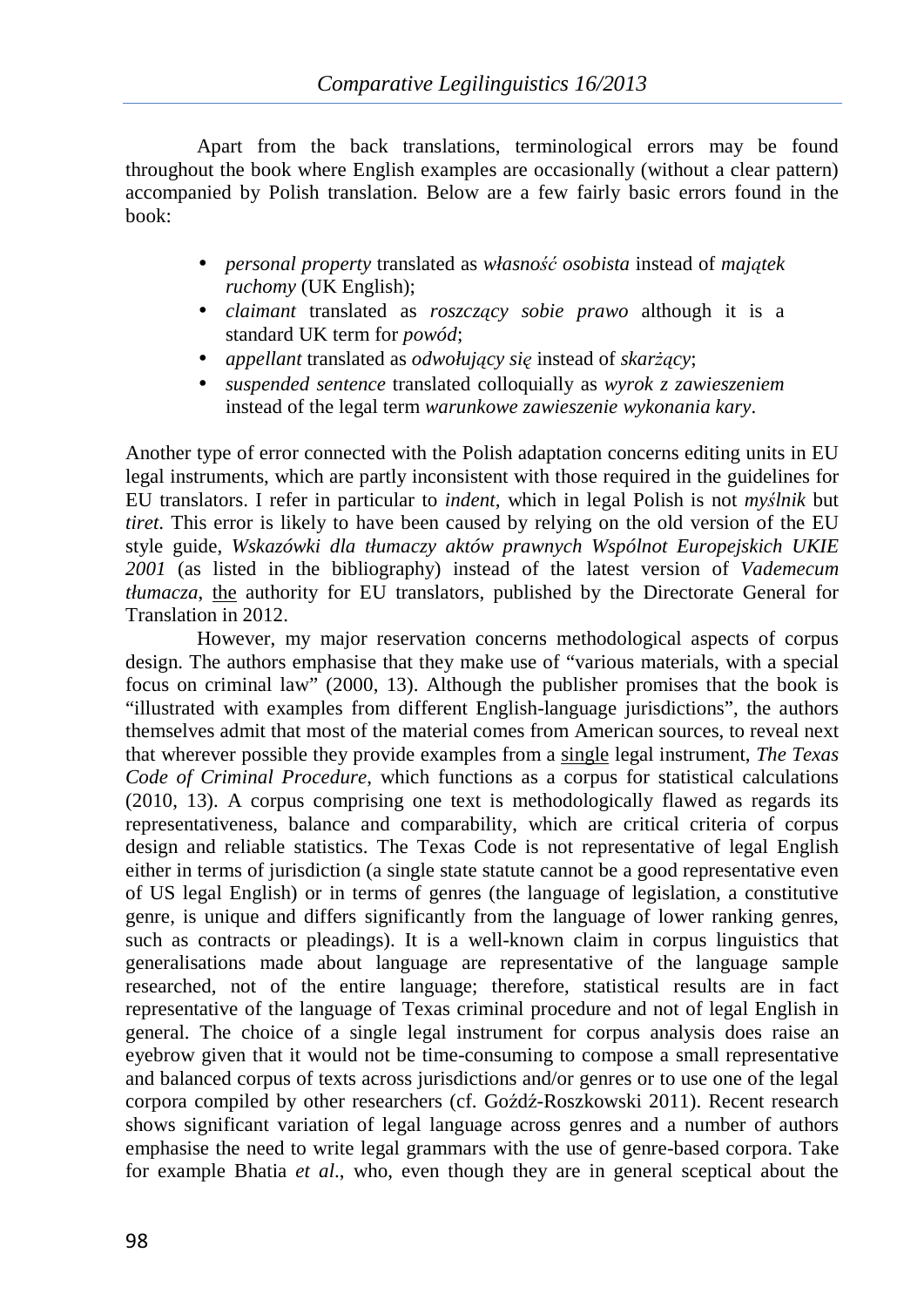applicability of corpora to researching legal language, argue that developing grammars of legal genres without corpora is 'tedious, inaccurate and incomplete' (2004, 212).

Another methodological issue is the comparative corpus which serves as reference for statistics. The comparative corpus is not discussed properly; we first learn that it is 'a comparable sample of literary text' (2010, 49) to find out on page 86 that it is Helen Fielding's *Bridget Jones: The Edge of Reason.* The rationale for comparing US legislative language to a single UK popular novel, which is not an actual instance of language use and is inevitably marked by the author's idiosyncratic style, is not given. It is also unclear why legislative language is compared to literary language rather than to everyday or specialised English. It would be statistically accurate and valid to use one of the large English-language corpora, i.e. the Corpus of Contemporary American English (400+ million words).

Thirdly, there are also some inconsistencies in statistical measures and the authors provide occurrences per text (p. 87) or per page (p. 61).

To sum up, *The Grammatical Structure of Legal English* may be a good reference book for novice translators. However, to improve its value, the authors may consider eliminating some of the shortcomings described above and to extend the discussion of the grammar of legal English in various directions, and in particular to account for how grammar differs qualitatively and quantitatively across legal genres and jurisdictions.